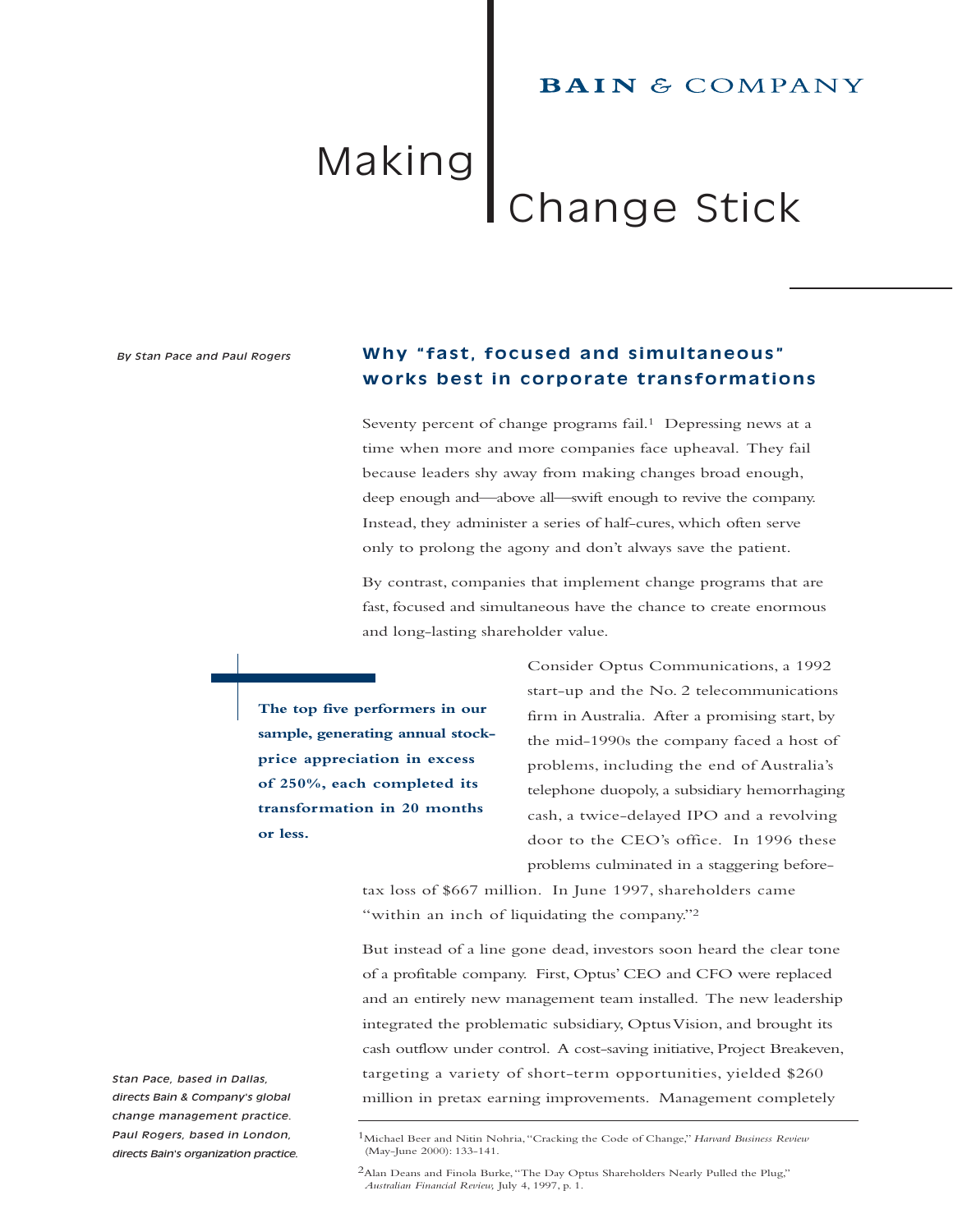reworked Optus' balance sheet, put an employee stock ownership plan in place, and restructured senior management team objectives and incentives. Finally, they launched the long-delayed IPO.

Elapsed time? One year.

Optus then grew its profits for four consecutive years and became one of the top 10 Australian companies in market capitalization. In September 2001, Singapore Telecom acquired Optus for more than double the IPO price, locking in over \$9 billion in shareholder value created since the turnaround began.

The speed and scope of Optus' turnaround is remarkable. Yet it is consistent with other highly successful transformers. Bain & Company conducted an in-depth study of 21 companies that executed high-value-creating transformations. We found that the stock prices of the companies rose on average 250% per year in the period during and after their transformations, and more than 1000% per year for some companies. These companies from all types of industries were large and small, public and private, diversified and focused, international and regional, and facing a variety of scenarios: turnaround, business redefinition, disruptive technologies, slowing growth and so on. In all of these remarkable stories, management followed the same four principles in their approaches to change:

- Focus on the results, not the process
- Change out key senior management…
- …Then re-energize the ranks.
- Do it fast and all at once

We are the first to concede that no transformation is a simple exercise. But in the great maelstrom that often accompanies organizational change, these four principles can give managers a simple and consistent framework for organizing and executing action.

## **The common threads of successful change**

Beginning in 1997, a team of Bain consultants began an investigation to identify the key principles common to the most successful corporate transformations. We studied 21 of the most extraordinary business "transformers" of the past decade and conducted interviews with the senior executives who directed them. The list of companies included maturing start-ups, spin-outs and corporations undertaking major change initiatives. *(See Figure 1)* Across all 21 companies, four common themes emerged:

## Focus on the results, not the process

The best transformers focused first on developing a clear strategy. They established non-negotiable goals (financial and nonfinancial) to support that strategy and incentives to reinforce those goals. Then they stepped back and let managers figure out how to get the results. They did not dictate every step in the process or construct elaborate "change management programs."

Just ask Continental. When Greg Brenneman took over as president and chief operating officer of Continental Airlines in 1994, the company was about to crash-land. Legend had it that the airline had never met a budget forecast. It had churned through 10 presidents in 10 years, was on the brink of a third bankruptcy, and ranked last on nearly every measure of customer satisfaction. Continental needed results in a hurry.

Brenneman and his team began by introducing a host of measures to track and guide key levers of company performance. They divided the measures into four categories: marketplace, product/customer, people and financial. They set targets for their employees, provided meaningful incentives to meet them, and then let the employees figure out how to achieve the results.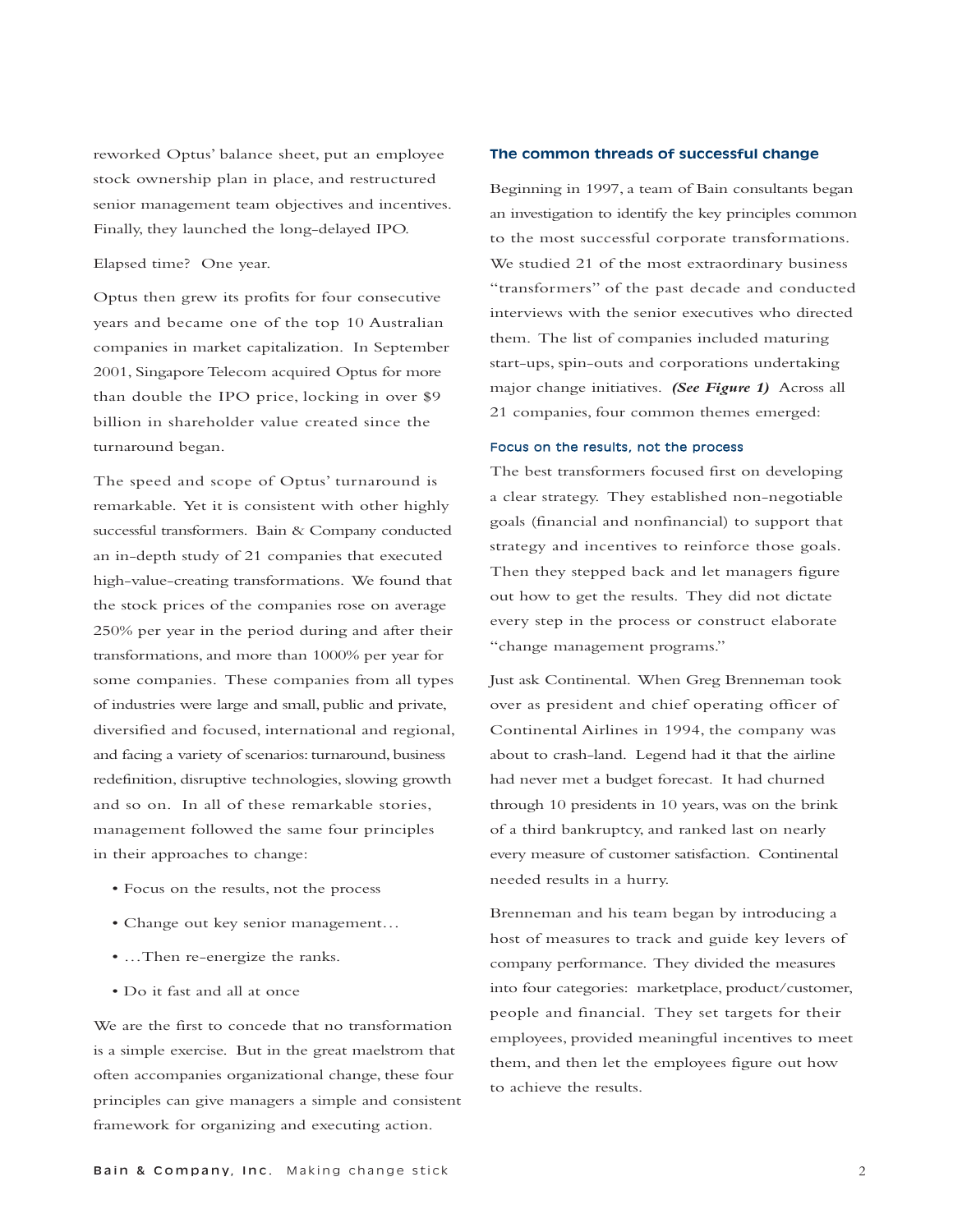#### *Figure 1***: Successful transformers**

| Pacific Rell                | Weslev Jessen*         |
|-----------------------------|------------------------|
| Citizens Bank               | Nutraceutical*         |
| Ned Corp                    | Duane Reade*           |
| <b>Continental Airlines</b> | Dade Pharmaceuticals*  |
| <b>General Dynamics</b>     | <b>US West</b>         |
| Accuride*                   | Dell Computer          |
| Stage Stores*               | <b>Power Financial</b> |
| Cambridge Security          | Hilti                  |
| Vetco Gray*                 | Armstrong              |
| Gartner Group*              | Optus                  |
| Medtronic Physio-Control*   |                        |

#### \*Bain Capital acquisitions

For instance, because Continental had failed to meet budget forecasts, Brenneman and Continental Chairman and CEO Gordon Bethune instituted a tantalizing bonus program: For each quarter that the company met its revenue and earnings forecasts, senior executives would receive bonuses equal to 125% of their quarterly pay. They offered similar bonuses on a six-month schedule to lower-ranking managers.

Lo and behold, Continental soon met its first budget forecast.

A similar program was instituted for the airline's on-time performance. When Brenneman arrived at Continental, the company ranked near the bottom of all airlines in on-time arrivals and departures. This hurt Continental's image with travel agents and customers, particularly with busy—and highly profitable—business travelers. In response, management offered all employees an after-tax bonus of \$65 for every month that Continental was in the top five airlines for on-time performance, and \$100 per month if the airline was first.

Within months Continental was near the top of all airlines in on-time performance. The program remains in place today, and so do its results: During the second quarter 2002 Continental had an on-time arrival rate of 85.2% and a completion factor of 99.8%.

The key to getting results, says Brenneman, is not to tell people what to do. Instead, he says, find ways to keep them focused on the right things and for the most part, let them figure out how to achieve the goals. If you provide incentives, make sure they tie to short-term achievements, such as monthly or quarterly targets.

Says Brenneman, who since leaving Continental in 2001, has served as CEO of TurnWorks and PwC Consulting, "The monthly on-time bonus (of \$65 or \$100) has become a point of pride and a fact of life for employees; every month they expect to get that check, and every day they work hard to make sure it comes through. And for executives, the quarterly bonus program keeps everyone focused on delivering results early in the year, day in and day out. It's like when you were in college: It's pretty hard to get an A if you fail the midterm. Same goes here: If you fall behind in March, you can't throw in the towel and expect to make it all up in Q4."

Six years after the turnaround, Continental employees are still focused on results, and it shows: In Q3 2001, Continental marked its 26th consecutive profitable quarter.

The sluggish economy and heightened security costs in 2002 have presented challenges for the entire airline industry. Yet, with the right principles in place, the dramatic results of Continental's turnaround should allow it to rise again.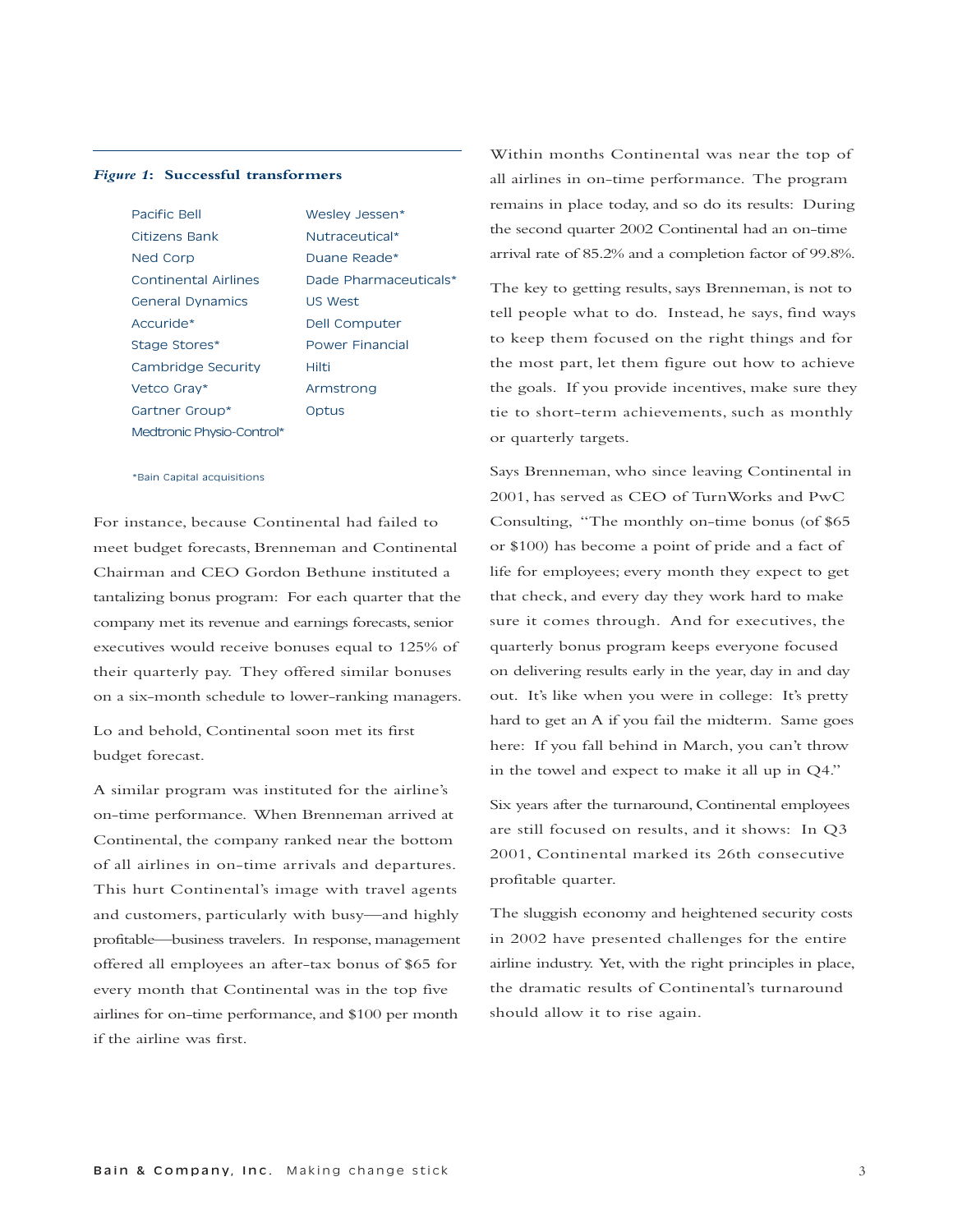## **Change out senior management**

Changing out personnel is a key component of successful turnarounds. But too many companies make the mistake of pursuing broad employee layoffs instead of getting at the root of the problem: senior management. Consider these findings:

A Bain & Company study of 288 Fortune 500 companies showed that the stock prices of companies that laid off more than 3% of their employees performed no better over a three-year period than those of companies that made smaller cuts or none at all. Companies that announced layoffs greater than 15% of their workforces actually performed significantly below average over three years. And companies that announced repeated rounds of layoffs did even worse.3

This is not to say that management should never lay off employees. But it does suggest that who you change out matters more than how many. Indeed, our research of highly successful turnarounds reveals that nearly all the most successful transformers substantially replaced senior management. The most leveraged people to replace are the burned out among senior executives who channel strategic energy and direction to broad networks of employees.

Of the top 15 executives at Optus, 13 came on board after Chris Anderson took over as CEO in October 1997. At Continental, 50 of 61 senior executives were let go in the early months of the transformation, with only about 20 new faces replacing them. The turnaround of contact lensmaker Wesley Jessen hinged upon the hiring of a new CEO, Kevin Ryan, who subsequently hired a new CFO and replaced many senior managers.

Ryan sums up the philosophy neatly: "It's better to build boys than mend men. You can't spend all that time trying to convert a person unwilling to meet change who has been beaten up for months." Changing out senior management is sometimes necessary even if they are still functioning. At Continental, the "context of history" prevented otherwise competent executives from getting results. Remembers former COO Greg Brenneman,"When I got there, there were several senior operations guys who had had to implement some of [former CEO] Frank Lorenzo's more draconian policies. However competent they were, they would just never again be viewed by the workforce as trustworthy. We absolutely had to change them out."

Changing out senior management was a theme echoed by nearly all of the highly successful transformers in our study. In addition, underscores Wesley Jessen's Ryan, when you do let someone go, you've got to treat him with dignity.

"Cutting people was the hardest part of the whole turnaround," he says. "But we were totally honest with everyone. The first thing is to look them in the eye and say,'Yes, some people will lose their positions. But I guarantee that you will be treated with great respect, and that we'll give you a pay-out plan that is second to none.' And we did just that."

Making personnel changes can be extremely painful for the entire organization. Often, personal friends must be let go. Yet, as our research demonstrates, this most difficult step is also one of the most critical in successfully turning around a company. Almost without exception, meaningful improvement in the highly successful transformers we studied began only when they made significant personnel changes at the most senior levels.

<sup>3</sup> This information is available in Bain & Company's 1999 study,"Winning in Turbulence: Strategies for Success in Tumultuous Times," by Darrell Rigby.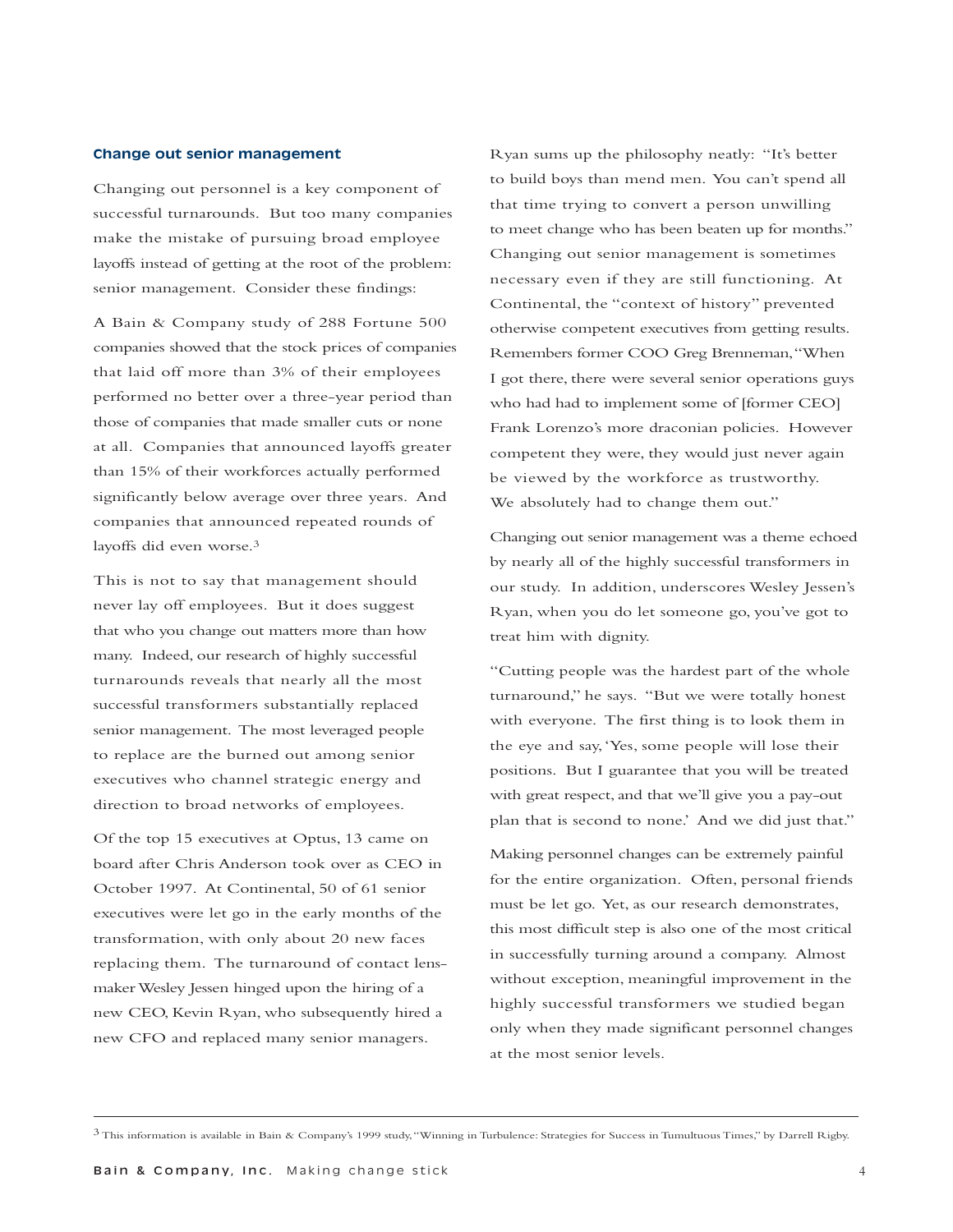## **…Then re-energize the ranks**

After changing out key executives, the next challenge and arguably a harder one—is to re-energize the employees who remain. How does one restore confidence and drive to a workforce that most likely is severely demoralized? Removing managers who are viewed by employees as incompetent or untrustworthy can provide a quick boost to employee morale.

But in a broader sense, says Kevin Ryan of Wesley Jessen, you have to restore trust, dignity and drive to company culture. You start by making it a place where people want to come to work again. You practice and require honesty at all levels. And you communicate a simple, powerful set of messages to employees. Then you communicate those messages again.

Wesley Jessen, a maker of specialty contact lenses, was a misfit in the portfolio of healthcare giant Schering-Plough for years. The subsidiary was just breaking even and was almost out of cash when Schering-Plough sold it to Bain Capital and the Wesley Jessen management team in June 1995 for a fire-sale price of \$6.4 million. It was no obvious bargain: For the first 90 days, no one was sure whether Wesley Jessen would survive at all.

But instead of fading away,Wesley Jessen executed a dramatic turnaround. Ryan and his team started by refocusing the company on its core business (specialty contact lenses) and getting out of the mass-market lens business where it competed with and lost to—larger competitors like Johnson & Johnson and Bausch & Lomb. Wesley Jessen cut costs, recaptured key customers and jettisoned some unprofitable customers. It also executed some key acquisitions.

The result? In two years,Wesley Jessen nearly tripled revenues and grew net income to a healthy 8% of sales. In 1997 the company issued a successful IPO, garnering a market cap of \$290 million (a 45-fold return on equity for shareholders in two years). Then in May 2000, the company agreed to be acquired by Novartis AG's CIBA Vision Corp. for \$785 million, another 2.7 times appreciation in equity. In the same month, *BusinessWeek* included Wesley Jessen in its list of top 100 "Hot Growth Companies." The company is now the world's largest maker of specialty contact lenses.

How Wesley Jessen regained 20/20 vision has everything to do with CEO Ryan's ability to crank up the voltage for his employees.

For example, Ryan cites one incident that occurred just a week after he took the company reins. He had called an international sales meeting in Chicago. He told the sales force that he understood the sales job, the loneliness, the frustration. But then he told them to put all that aside.

"You chose it," he said. "Now…let's do it."

Ryan intended to establish the ground rules for what was to come. Across the company, everybody would pull his or her own weight, with no excuses, including Ryan. "You are here," he would say time and time again to employees, from senior management down to the factory floor, "because you want to be." The message: Those who didn't believe that the company could be saved were free to leave. Those who remained would do so because they believed the prospects were enormous if everyone worked together.

In the same vein, Ryan made no effort to retain managers. Those committed to the turnaround and to the challenge stayed; those without the stomach for a bumpy ride or who were blind to the vision Ryan laid out were free to leave.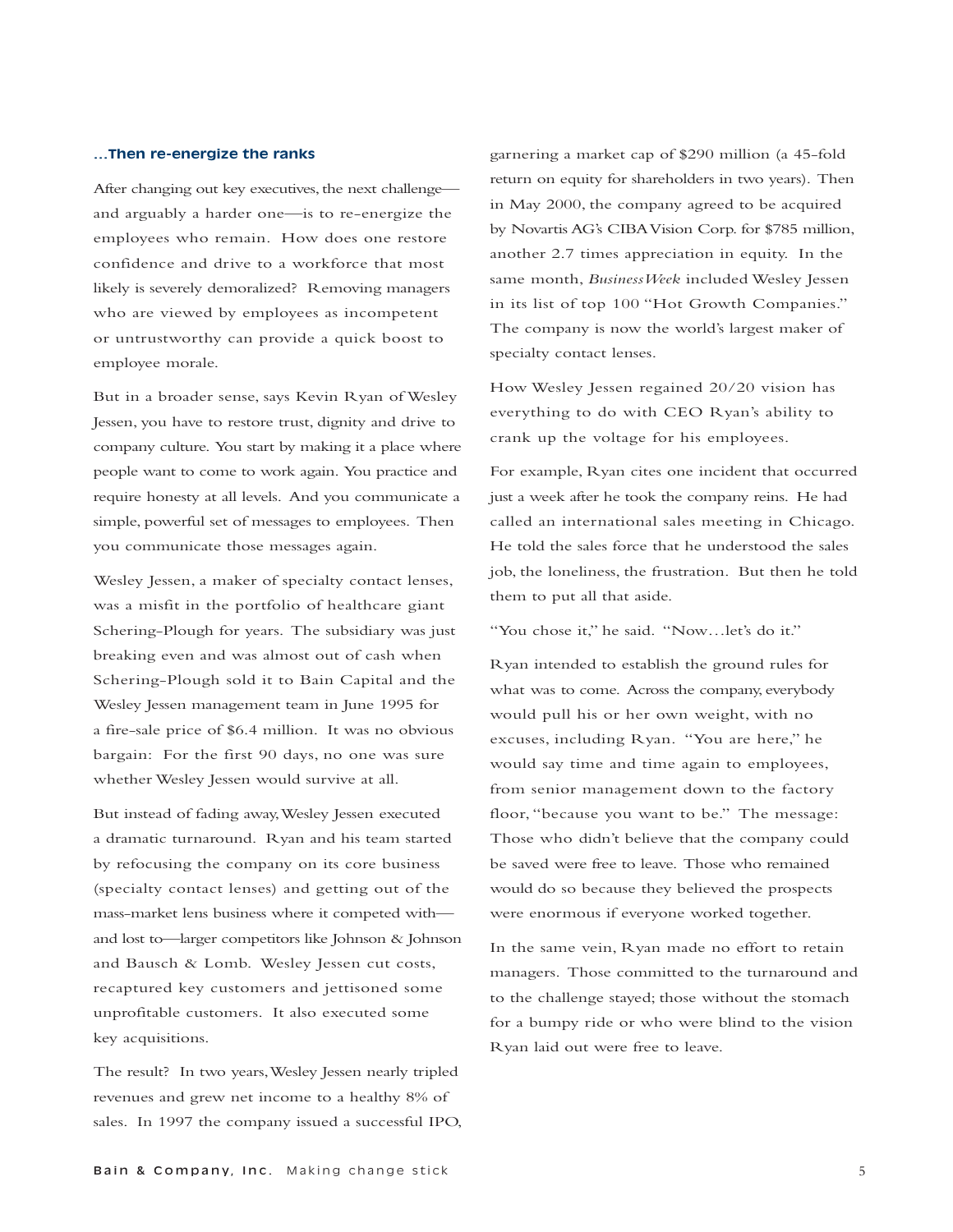At the same time that Ryan was replacing executives and reinvigorating operations, he was repeatedly communicating a very concise set of messages to the employees that remained.

"You have to communicate really, really simply," he says. "People are going through a very traumatic event. Don't be cute about it. No big presentations. We had four statements, seven words. They were: 'Build volume. Spend effectively. Be accountable. Cash.' This is what we all have to do. Simple."

Ryan and his team built initiatives around each of the statements and communicated those in more detail to relevant managers. But in terms of transmitting the vision for success to the broader employee base, their communications were concise, simple and hammered home again and again.

Ryan and his team took many steps to create an environment where people would once again want to work. They shared successes: A "victory board" by the cafeteria celebrated new ad campaigns and sales achievements and displayed pictures of Hollywood movie stars wearing Wesley Jessen contacts in their movies. They raffled off a Saturn automobile every six months, with raffle "chits" accumulating only if an employee had a perfect month's attendance ("That solved our direct labor attendance problem pretty quickly," notes Ryan). An informal "kangaroo court" also sprang up, with peers fining peers nominal sums for their more egregious mistakes; it was all done in good fun, and the proceeds went to a local charity.

Even more important than the fun, says Ryan, was the "ELM Principle" that he instituted when he took over the CEO job. ELM stands for Ethical, Legal and Moral, and these became the guiding principles of the company. Implicit in them was a complete honesty and openness with and among employees, even about the bad news. Leading by example, Ryan let people know when cost-cutting

**Bain & Company, Inc.** Making change stick was caught off guard.  $\overline{6}$ 

or layoffs were happening, and why. He also made a point of sharing the company's financial results with employees on a monthly basis, something that previous management had not done and that Ryan didn't have to do (the company was privately held).

As it turned out, this policy quickly became a morale booster: From a run rate of a \$40 million annual loss, the company turned a profit in its first month under Ryan's stewardship. And Wesley Jessen maintained a consistent track record of quarterly profitability until CIBA Vision acquired it in October of 2000.

Ryan acknowledges that a lot of factors went into Wesley Jessen's turnaround. But he believes you cannot ignore the morale and drive of employees if you want to turn a company around.

"You don't do the skill set first. You do the mind-set first."

## **Do it quickly**

In addition to focusing on results, replacing managers and re-energizing the ranks, the best transforming companies do it swiftly. This means implementing change quickly and all at once, rather than easing change into the organization.

How quickly? The most successful transformers we studied substantially completed their turnarounds in two years or less. None took more than three years. And in all cases, some form of tangible, improved results appeared almost immediately.

For example, consider Italy's SEAT Pagine Gialle, or the Italian Yellow Pages. SEAT was a traditional paper-based directory when a consortium of private equity funds purchased it in October 1997 for 1.7 billion Euros. A near monopoly for many years, SEAT, though profitable, was sleepy and inefficient. When an online startup launched by the Berlusconi media group began attacking SEAT's core business (business-to-consumer advertising), the company was caught off guard.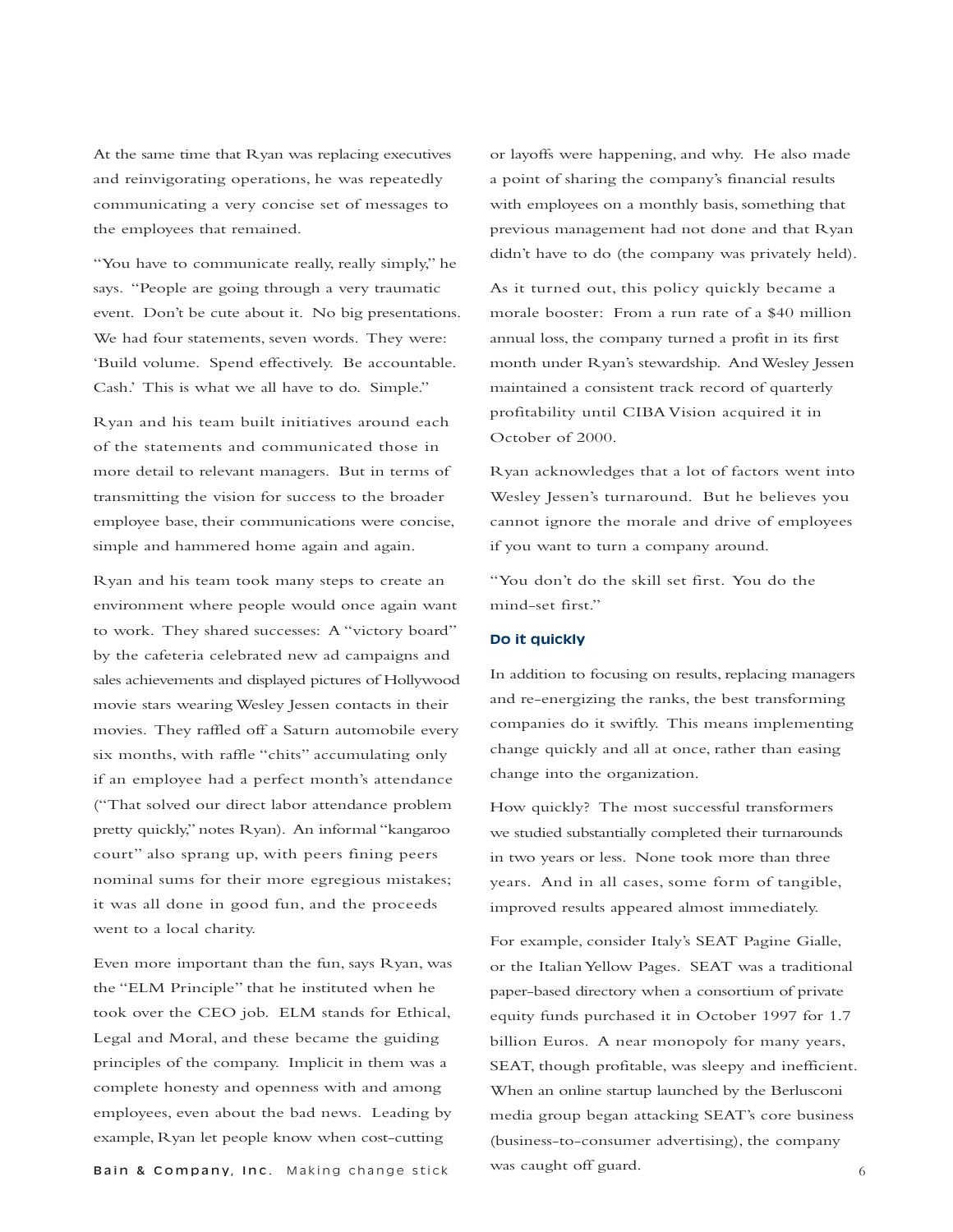New SEAT CEO Lorenzo Pellicioli understood the threats presented by the Internet, but he also understood the opportunities inherent in it. With the determination of a new owner, he set about transforming SEAT into a European Internet leader.

In the first 18 months of his tenure, Pellicioli built a new management team and slimmed down the company's corporate structure. He cut costs dramatically, yielding 100 million Euros in savings in the first year. He automated several key processes, raised prices, and introduced customer segmentation and sophisticated marketing programs to a monopolyoriented organization. Finally, he sold the company's main printing plant (Europe's largest), outsourced manufacturing and restructured the sales force. The message was clear: SEAT's future rested in sales, communication and efficiency, not industrial printing.

Having shored up the core business, Pellicioli next introduced a series of Internet-based initiatives, including an audio version of the yellow pages. He also led several successful acquisitions, including the landmark purchase of Matrix, the leading Italian portal/search engine.

The result? In less than three years, Pellicioli transformed SEAT from a sleepy paper-based monopoly into the leading consumer Internet portal in Italy, now one of the hottest Internet companies in Europe—in essence, the America Online of Italy. When SEAT's owners sold it in September 2000, it yielded investors a more than 30-fold return.

SEAT, Optus, Continental and Wesley Jessen all created enormous value by implementing fast, focused and comprehensive change. As it turns out, they are not alone. *Figure 2* plots the annual shareprice appreciation of the public companies in our sample against the amount of time their transformations required. As you can see, longer change efforts correlate with lower returns. The inverse is also true; the top five performers in our sample, generating annual stock-price appreciation in excess of 250%, each completed its transformation in 20 months or less.

This was true for companies in all types of industries and for all types of transformations, not just classic "turnarounds." This finding also correlates with the observations we have made in more than two decades of work in the change management field.



## *Figure 2***: Change management cycle: time vs. stock price return**

Source: Bain survey of business transformers Bain & Company, Inc. Making change stick 7